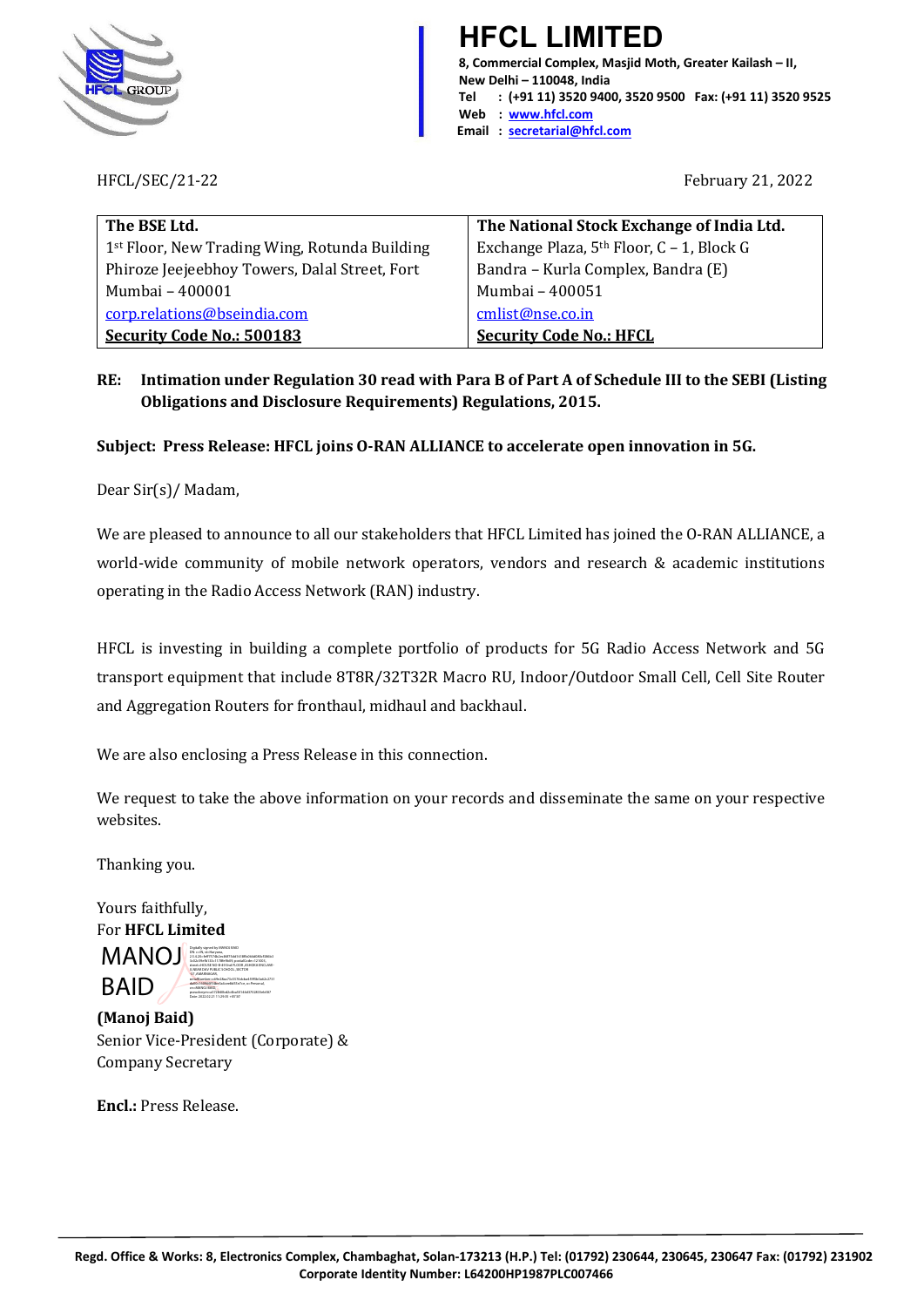

## **HFCL joins O-RAN ALLIANCE TO ACCELERATE OPEN INNOVATION IN 5G**

**Delhi, India – February 21, 2022:** HFCL Limited ("**HFCL**") (NSE: HFCL & BSE: 500183) announced today that HFCL has joined the O-RAN ALLIANCE, a world-wide community of mobile network operators, vendors, and research & academic institutions operating in the Radio Access Network (RAN) industry. O-RAN ALLIANCE's mission is to re-shape the RAN industry towards more intelligent, open, virtualized and fully interoperable mobile networks. The O-RAN standards enable a more competitive and vibrant RAN supplier ecosystem with faster innovation to improve user experience. O-RAN based mobile networks at the same time improve the efficiency of RAN deployments as well as operations by the mobile operators.

HFCL is investing in building a complete portfolio of products for 5G Radio Access Network and 5G Transport equipment that include 8T8R/32T32R Macro RU, Indoor/Outdoor Small Cell, Cell Site Router and Aggregation Routers for fronthaul, midhaul and backhaul.

As an O-RAN ALLIANCE member, HFCL will focus on contributing to standards that ensure a true open and multi-vendor RAN network with emphasis on fronthaul, beamforming, Near-Real-Time RAN Intelligent Controller (RIC), Service Management & Orchestration (SMO), and end-to-end test specifications. HFCL will also focus on integration and validation of its 5G Macro RU products and solutions at plugfests with other O-RAN ALLIANCE members and contributors.

*"We are excited to be a part of the O-RAN ALLIANCE and look forward to work with alliance members to realize the benefits of O-RAN"* said Mr. Mahendra Nahata, Managing Director at HFCL.

He further added "*Open networking based on a well-defined architecture and pre-validated solution will enable operators to have increased supplier diversity, accelerate innovation, reduce CAPEX/OPEX, and quick roll-out of 5G networks."*

HFCL's 5G Marco Radio Unit (RU) products are based on O-RAN 7.2 split option that provides an open fronthaul interface towards any O-RAN based third party Distributed Unit (DU). The Company is investing in a state of the art 5G Lab at its R&D center in Bangalore for demonstration of various O-RAN use cases and deployment scenarios. The test beds leverage O-RAN architecture and AI/ML to enable network intelligence and closed loop automation through open and standardized interfaces in a multivendor network.